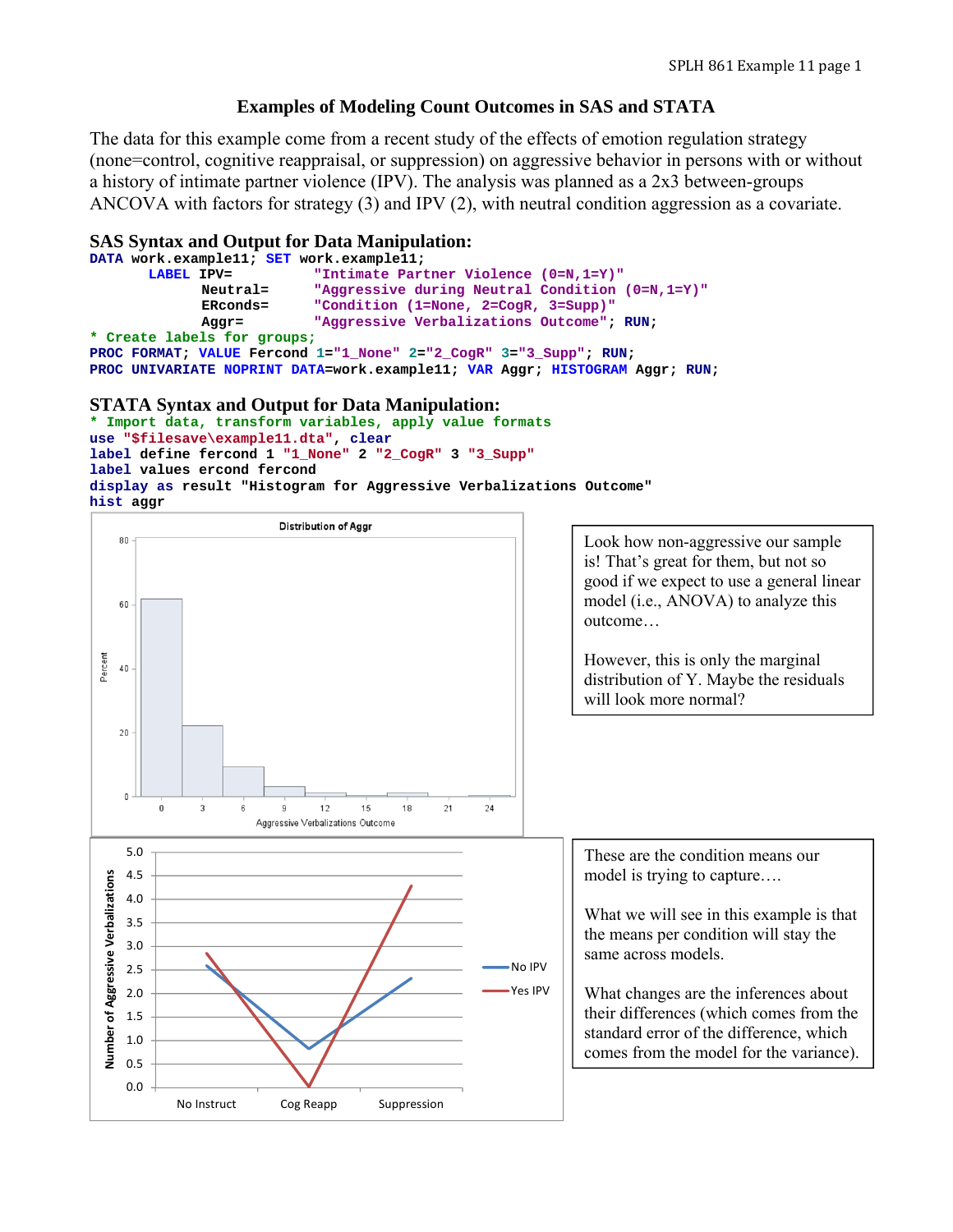# **Model Predicting Aggressive Verbalizations using Normal Distribution and Identity Link (ANCOVA, usually estimated with least squares, here with ML using MIXED)**

```
E(Aggr_i) = \beta_0 + \beta_1 Neutrali + \beta_2 IPV_i + \beta_3 NoneVsCog_i + \beta_4 NoneVsSupp_i+ \beta_5 IPV_i * NoneVsCog_i + \beta_6 IPV_i * NoneVsSupp_i + e_i
```

```
display as result "GLM of Aggressive Verbalizations Outcome"
mixed aggr c.neutral c.ipv##ib(last).ercond , mle 
estat ic, n(225), 
* Cell means and simple effects of condition per IPV 
margins i.ercond, at(c.neutral=0 c.ipv=0) // cell means for IPV=0
margins i.ercond, at(c.neutral=0 c.ipv=0) pwcompare(pveffects) // cell mean diffs
margins i.ercond, at(c.neutral=0 c.ipv=1) // cell means for IPV=1
margins i.ercond, at(c.neutral=0 c.ipv=1) pwcompare(pveffects) // cell mean diffs
* Simple effects of IPV per condition 
lincom c.ipv + c.ipv#i1.ercond // No/Yes IPV Difference: No Instruction
lincom c.ipv + c.ipv#i2.ercond // No/Yes IPV Difference: Cognitive Reappraisal
lincom c.ipv + c.ipv#i3.ercond // No/Yes IPV Difference: Suppression
* Specific interaction contrasts 
                                  // multivariate test of interaction
contrast {c.ipv#i.ercond -1 1 0}, pveffects // No/Yes IPV by None/Cog Interaction
contrast {c.ipv#i.ercond -1 0 1}, pveffects // No/Yes IPV by None/Sup Interaction 
contrast {c.ipv#i.ercond 0 -1 1}, pveffects // No/Yes IPV by Cog/Sup Interaction
TITLE1 "GLM of Aggressive Verbalizations Outcome"; 
PROC MIXED DATA=work.example11 NOCLPRINT COVTEST NAMELEN=100 METHOD=ML; 
CLASS ERcond; 
MODEL Aggr = Neutral IPV ERcond IPV*ERcond / CHISQ RESIDUAL SOLUTION; 
* Simple effects of condition per IPV;
LSMEANS ERcond / AT (Neutral IPV) = (0 0) DIFF=ALL; * Cell means and diffs for IPV=0;
LSMEANS ERcond / AT (Neutral IPV) = (0 1) DIFF=ALL; * Cell means and diffs for IPV=1;
* Simple effects of IPV per condition;
ESTIMATE "No/Yes IPV Difference: No Instruct" IPV 1 IPV*ERcond 1 0 0; 
ESTIMATE "No/Yes IPV Difference: Cog Reapp" IPV 1 IPV*ERcond 0 1 0; 
ESTIMATE "No/Yes IPV Difference: Suppression" IPV 1 IPV*ERcond 0 0 1; 
* Specific interaction contrasts;
ESTIMATE "No/Yes IPV by None/Cog Interaction" IPV*ERcond -1 1 0; 
ESTIMATE "No/Yes IPV by None/Sup Interaction" IPV*ERcond -1 0 1; 
ESTIMATE "No/Yes IPV by Cog/Sup Interaction" IPV*ERcond 0 -1 1; 
RUN; TITLE1;
```
### **SAS Output:**

|                   | Covariance Parameter Estimates |          |       |         |  |  |  |  |  |  |
|-------------------|--------------------------------|----------|-------|---------|--|--|--|--|--|--|
|                   |                                | Standard | 7     |         |  |  |  |  |  |  |
| Cov Parm          | Fstimate                       | Frror    | Value | Pr > 7  |  |  |  |  |  |  |
| Residual          | 11,1803                        | 1.0541   | 10.61 | < 0.001 |  |  |  |  |  |  |
|                   | Fit Statistics                 |          |       |         |  |  |  |  |  |  |
| -2 Log Likelihood |                                | 1181.7   |       |         |  |  |  |  |  |  |
|                   | AIC (smaller is better)        | 1197.7   |       |         |  |  |  |  |  |  |
|                   | AICC (smaller is better)       | 1198.4   |       |         |  |  |  |  |  |  |
|                   | BIC (smaller is better)        | 1225.0   |       |         |  |  |  |  |  |  |
|                   |                                |          |       |         |  |  |  |  |  |  |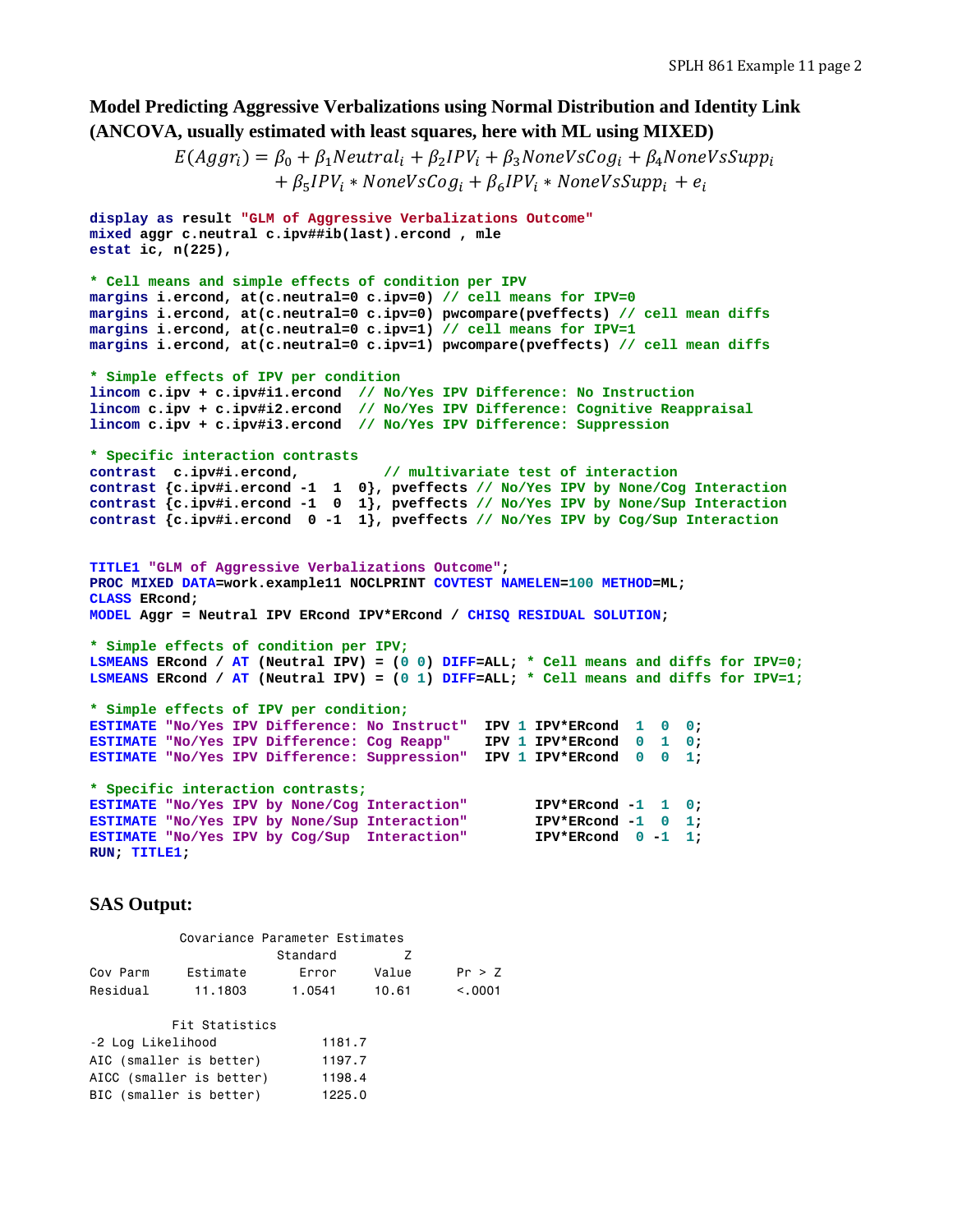|            |             |                |                               |            | Solution for Fixed Effects         |                |            |                |                |                       |                          |
|------------|-------------|----------------|-------------------------------|------------|------------------------------------|----------------|------------|----------------|----------------|-----------------------|--------------------------|
|            |             | $1 = None,$    |                               |            |                                    |                |            |                |                |                       |                          |
|            |             | 2=CogR,        |                               |            | Standard                           |                |            |                |                |                       |                          |
| Effect     |             | $3 =$ Supp     | Estimate                      |            | Error                              | DF             |            | t Value        | Pr >  t        |                       |                          |
| Intercept  |             |                | 2.3272                        |            | 0.4553                             | 218            |            | 5.11           | < .0001        |                       |                          |
| Neutral    |             |                | 1.3297                        |            | 0.8306                             | 218            |            | 1.60           | 0.1109         |                       |                          |
| IPV        |             |                | 1.9649                        |            | 0.8251                             | 218            |            | 2.38           | 0.0181         |                       |                          |
|            |             |                |                               |            |                                    |                |            |                |                |                       |                          |
| ERcond     |             | 1 None         | 0.2643                        |            | 0.6496                             | 218            |            | 0.41           | 0.6845         |                       |                          |
| ERcond     |             | 2_CogR         | $-1.5031$                     |            | 0.6483                             | 218            |            | $-2.32$        | 0.0213         |                       |                          |
| ERcond     |             | 3 Supp         |                               | 0          |                                    | $\blacksquare$ |            | $\mathbf{r}$ . | $\blacksquare$ |                       |                          |
| IPV*ERcond |             | 1 None         | $-1.6988$                     |            | 1.1910                             | 218            |            | $-1.43$        | 0.1552         |                       |                          |
| IPV*ERcond |             | 2 CogR         | $-2.7720$                     |            | 1.2031                             | 218            |            | $-2.30$        | 0.0222         |                       |                          |
| IPV*ERcond |             | 3_Supp         |                               | 0          |                                    |                |            |                |                |                       |                          |
|            |             |                | Type 3 Tests of Fixed Effects |            |                                    |                |            |                |                |                       |                          |
|            |             | Num            | Den                           |            |                                    |                |            |                |                |                       |                          |
| Effect     |             | DF             | DF                            | Chi-Square | F Value                            |                | Pr > Chisq |                | Pr > F         |                       |                          |
| Neutral    |             | 1              | 218                           | 2.56       | 2.56                               |                | 0.1094     |                | 0.1109         |                       |                          |
| IPV        |             | 1              | 218                           | 0.92       | 0.92                               |                | 0.3380     |                | 0.3391         |                       |                          |
| ERcond     |             | 2              | 218                           | 8.63       | 4.31                               |                | 0.0134     |                | 0.0145         |                       |                          |
|            |             | $\overline{c}$ |                               |            |                                    |                |            |                |                |                       |                          |
| IPV*ERcond |             |                | 218                           | 5.46       | 2.73                               |                | 0.0653     |                | 0.0676         |                       | $p = .0676$ , seriously? |
|            |             |                |                               |            | Least Squares Means                |                |            |                |                |                       |                          |
|            | $1 = None,$ |                |                               |            |                                    |                |            |                |                |                       |                          |
|            | $2 = CogR,$ |                |                               |            |                                    |                | Standard   |                |                |                       |                          |
| Effect     | $3 =$ Supp  |                | Neutral                       | IPV        | Estimate                           |                | Error      |                | DF             | t Value               | Pr >  t                  |
| ERcond     | 1 None      |                | 0.00                          | 0.00       | 2.5915                             |                | 0.4659     |                | 218            | 5.56                  | < .0001                  |
| ERcond     | 2_CogR      |                | 0.00                          | 0.00       | 0.8242                             |                | 0.4636     |                | 218            | 1.78                  | 0.0768                   |
| ERcond     | 3 Supp      |                | 0.00                          | 0.00       | 2.3272                             |                | 0.4553     |                | 218            | 5.11                  | < .0001                  |
|            |             |                |                               |            |                                    |                |            |                |                |                       |                          |
| ERcond     | 1 None      |                | 0.00                          | 1.00       | 2.8577                             |                | 0.7392     |                | 218            | 3.87                  | 0.0001                   |
| ERcond     | 2 CogR      |                | 0.00                          | 1.00       | 0.01703                            |                | 0.7523     |                | 218            | 0.02                  | 0.9820                   |
| ERcond     | 3 Supp      |                | 0.00                          | 1.00       | 4.2921                             |                | 0.6904     |                | 218            | 6.22                  | < .0001                  |
|            |             |                |                               |            | Differences of Least Squares Means |                |            |                |                |                       |                          |
|            | $1 = None,$ | $1 = None,$    |                               |            |                                    |                |            |                |                |                       |                          |
|            | $2 = CogR,$ | 2=CogR,        |                               |            |                                    | Standard       |            |                |                |                       |                          |
| Effect     | $3 =$ Supp  | $3 = Supp$     | Neutral                       |            | IPV Estimate                       |                | Error      |                |                | DF t Value $Pr >  t $ |                          |
| ERcond     | 1 None      | 2_CogR         | 0.00                          | 0.00       | 1.7674                             |                | 0.6497     | 218            | 2.72           | 0.0071                |                          |
| ERcond     | 1 None      | 3_Supp         | 0.00                          | 0.00       | 0.2643                             |                | 0.6496     | 218            | 0.41           | 0.6845                |                          |
| ERcond     | 2_CogR      | 3_Supp         | 0.00                          | 0.00       | $-1.5031$                          |                | 0.6483     | 218            | $-2.32$        | 0.0213                |                          |
|            | 1 None      |                | 0.00                          | 1.00       | 2.8406                             |                | 1.0453     | 218            | 2.72           | 0.0071                |                          |
| ERcond     |             | 2_CogR         |                               |            |                                    |                |            | 218            |                |                       |                          |
| ERcond     | 1_None      | 3_Supp         | 0.00                          | 1.00       | $-1.4345$                          |                | 0.9992     |                | $-1.44$        | 0.1526                |                          |
| ERcond     | 2 CogR      | 3_Supp         | 0.00                          | 1.00       | $-4.2751$                          |                | 1.0126     | 218            | $-4.22$        | < .0001               |                          |
|            |             |                |                               |            | Estimates                          |                |            |                |                |                       |                          |
|            |             |                |                               |            |                                    | Standard       |            |                |                |                       |                          |
| Label      |             |                |                               |            | Estimate                           | Error          |            | DF             | t Value        | Pr >  t               |                          |

|  | No/Yes IPV Difference: Cog Reapp | No/Yes IPV Difference: No Instruct                                       | 0.2661<br>$-0.8071$ | 0.8631<br>0.8777 | 218<br>218 | 0.31<br>$-0.92$ | 0.7581<br>0.3588 |
|--|----------------------------------|--------------------------------------------------------------------------|---------------------|------------------|------------|-----------------|------------------|
|  |                                  | No/Yes IPV Difference: Suppression<br>No/Yes IPV by None/Cog Interaction | 1.9649<br>$-1.0733$ | 0.8251<br>1.2303 | 218<br>218 | 2.38<br>$-0.87$ | 0.0181<br>0.3840 |
|  | No/Yes IPV by Cog/Sup            | No/Yes IPV by None/Sup Interaction<br>Interaction                        | 1,6988<br>2.7720    | 1.1910<br>1.2031 | 218<br>218 | 1.43<br>2.30    | 0.1552<br>0.0222 |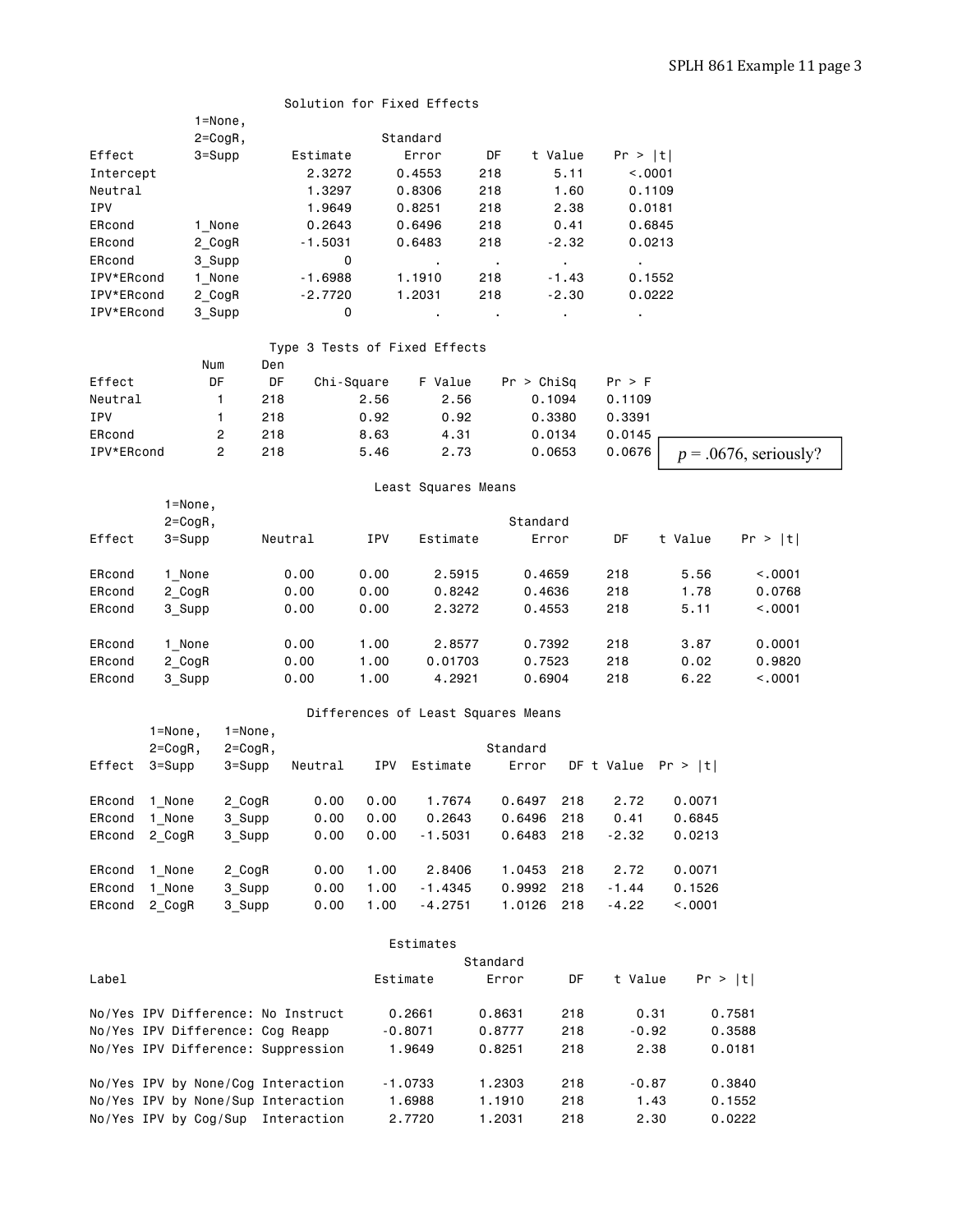

What about that whole non-normal residuals thing? Yep, still an issue... what to do instead?

# **Model Predicting Aggressive Verbalizations using Poisson Distribution and Log Link**

 $Log[E(Aggr_i)] = \beta_0 + \beta_1 Neutral_i + \beta_2 IPV_i + \beta_3 NoneVsCog_i + \beta_4 NoneVsSupp_i$  $+ \beta_5 IPV_i * NoneVsCog_i + \beta_6 IPV_i * NoneVsSupp_i$ 

```
display as result "Poisson Model of Aggressive Verbalizations Outcome"
mepoisson aggr c.neutral c.ipv##ib(last).ercond , 
estat ic, n(225), 
* Cell means in log count (model version) and simple effects of condition per IPV 
margins i.ercond, at(c.neutral=0 c.ipv=0) predict(xb) // cell means for IPV=0
margins i.ercond, at(c.neutral=0 c.ipv=0) predict(xb) pwcompare(pveffects) // mean diffs
margins i.ercond, at(c.neutral=0 c.ipv=1) predict(xb) // cell means for IPV=1
margins i.ercond, at(c.neutral=0 c.ipv=1) predict(xb) pwcompare(pveffects) // mean diffs 
* Cell means in predicted count 
margins i.ercond, at(c.neutral=0 c.ipv=0) // cell means for IPV=0 
margins i.ercond, at(c.neutral=0 c.ipv=1) // cell means for IPV=1 
* Simple effects of IPV per condition (in log count) 
lincom c.ipv + c.ipv#i1.ercond // No/Yes IPV Difference: No Instruction
lincom c.ipv + c.ipv#i2.ercond // No/Yes IPV Difference: Cognitive Reappraisal
lincom c.ipv + c.ipv#i3.ercond // No/Yes IPV Difference: Suppression
* Specific interaction contrasts (in log count) 
contrast c.ipv#i.ercond, // multivariate test of interaction
contrast {c.ipv#i.ercond -1 1 0}, pveffects // No/Yes IPV by None/Cog Interaction
contrast {c.ipv#i.ercond -1 0 1}, pveffects // No/Yes IPV by None/Sup Interaction 
contrast {c.ipv#i.ercond 0 -1 1}, pveffects // No/Yes IPV by Cog/Sup Interaction
```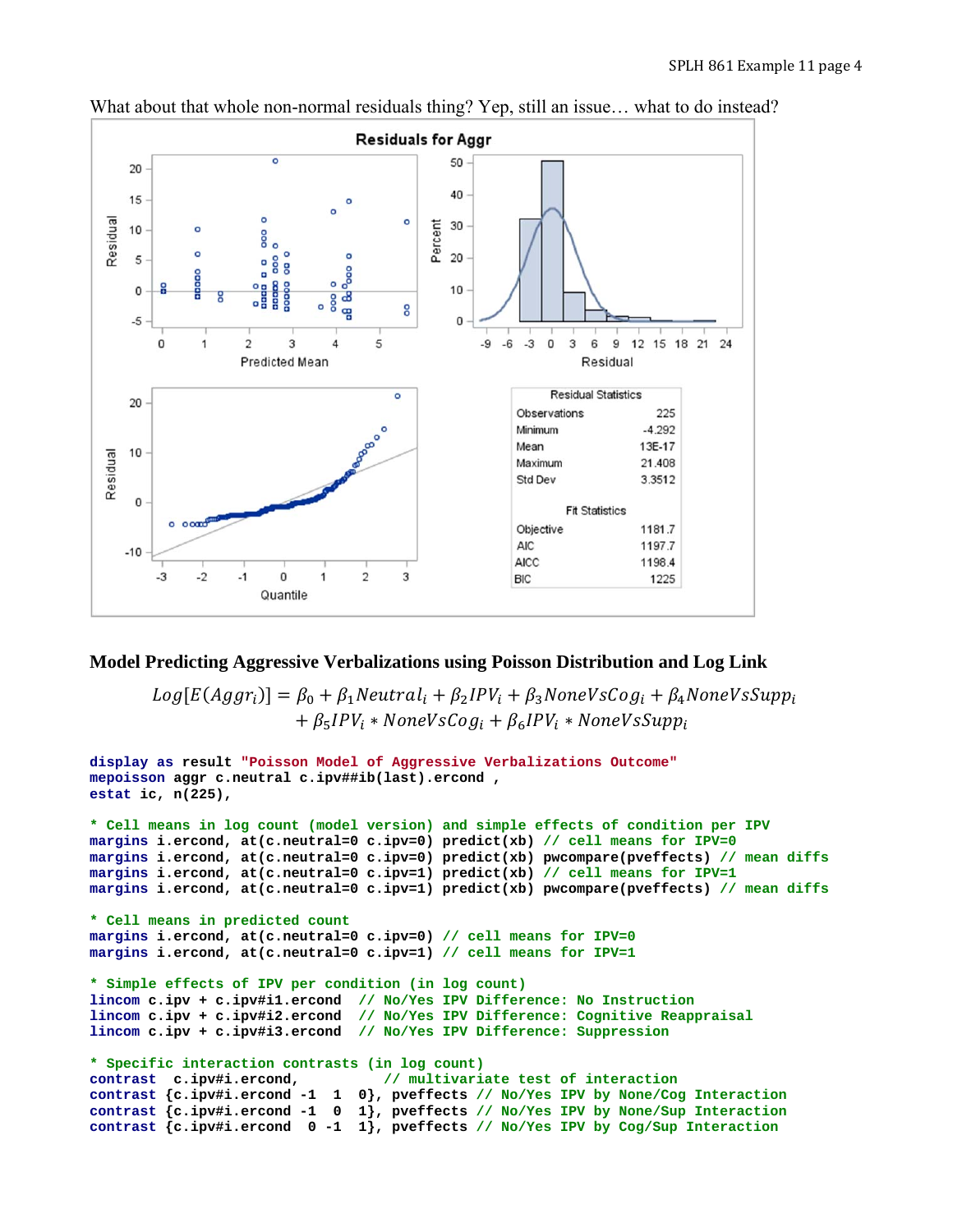```
TITLE1 "Poisson Model of Aggressive Verbalizations"; 
PROC GLIMMIX DATA=work.example11 NOCLPRINT NAMELEN=100; 
CLASS ERcond; 
MODEL Aggr = Neutral IPV ERcond IPV*ERcond / CHISQ SOLUTION LINK=LOG DIST=POISSON; 
* Cell means and simple effects of condition per IPV;
LSMEANS ERcond / ILINK AT (Neutral IPV) = (0 0) DIFF=ALL; * Cell means and diffs for IPV=0;
LSMEANS ERcond / ILINK AT (Neutral IPV) = (0 1) DIFF=ALL; * Cell means and diffs for IPV=1;
* Simple effects of IPV per condition;
ESTIMATE "No/Yes IPV Difference: No Instruct" IPV 1 IPV*ERcond 1 0 0; 
ESTIMATE "No/Yes IPV Difference: Cog Reapp" IPV 1 IPV*ERcond 0 1 0; 
ESTIMATE "No/Yes IPV Difference: Suppression" IPV 1 IPV*ERcond 0 0 1; 
* Specific interaction contrasts;
ESTIMATE "No/Yes IPV by None/Cog Interaction"  IPV*ERcond -1 1 0;<br><b>ESTIMATE "No/Yes IPV by None/Sup Interaction"  IPV*ERcond -1 0 1;
ESTIMATE "No/Yes IPV by None/Sup Interaction" IPV*ERcond -1 0 1;<br><b>ESTIMATE "No/Yes IPV by Cog/Sup Interaction" IPV*ERcond 0 -1 1;
ESTIMATE "No/Yes IPV by Cog/Sup Interaction"
RUN; TITLE1;
```
# **SAS Output:**

| Fit Statistics |                                 |         |  |  |  |  |  |  |  |  |
|----------------|---------------------------------|---------|--|--|--|--|--|--|--|--|
|                | -2 Log Likelihood               |         |  |  |  |  |  |  |  |  |
|                | AIC (smaller is better)         | 1158.96 |  |  |  |  |  |  |  |  |
|                | AICC (smaller is better)        | 1159.48 |  |  |  |  |  |  |  |  |
|                | BIC (smaller is better)         | 1182.87 |  |  |  |  |  |  |  |  |
|                | CAIC (smaller is better)        | 1189.87 |  |  |  |  |  |  |  |  |
|                | HQIC (smaller is better)        | 1168.61 |  |  |  |  |  |  |  |  |
|                | Pearson Chi-Square<br>1016.55   |         |  |  |  |  |  |  |  |  |
|                | Pearson Chi-Square / DF<br>4.66 |         |  |  |  |  |  |  |  |  |

#### Parameter Estimates

|            | 1=None,     |           |          |     |         |               |
|------------|-------------|-----------|----------|-----|---------|---------------|
|            | $2 = CogR,$ |           | Standard |     |         |               |
| Effect     | $3 =$ Supp  | Estimate  | Error    | DF  | t Value | Pr.<br>$>$  t |
| Intercept  |             | 0.8440    | 0.08883  | 218 | 9.50    | < 0.0001      |
| Neutral    |             | 0.4740    | 0.1366   | 218 | 3.47    | 0,0006        |
| <b>IPV</b> |             | 0.5777    | 0.1330   | 218 | 4.34    | < 0.0001      |
| ERcond     | 1 None      | 0.09986   | 0.1227   | 218 | 0.81    | 0.4167        |
| ERcond     | 2 CogR      | $-0.9673$ | 0.1686   | 218 | $-5.74$ | < 0.001       |
| ERcond     | 3 Supp      | 0         | ٠        | ٠   | ٠       | ٠             |
| IPV*ERcond | 1 None      | $-0.4903$ | 0.1998   | 218 | $-2.45$ | 0.0149        |
| IPV*ERcond | 2 CogR      | $-2.4104$ | 0.6093   | 218 | $-3.96$ | 0.0001        |
| IPV*ERcond | 3 Supp      | 0         |          |     | ٠       |               |

|            |     |     | Type III Tests of Fixed Effects |         |            |          |                                              |
|------------|-----|-----|---------------------------------|---------|------------|----------|----------------------------------------------|
|            | Num | Den |                                 |         |            |          |                                              |
| Effect     | DF  | DF  | Chi-Sauare                      | F Value | Pr > ChiSq | Pr > F   |                                              |
| Neutral    |     | 218 | 12.05                           | 12.05   | 0.0005     | 0.0006   |                                              |
| <b>IPV</b> |     | 218 | 3.45                            | 3.45    | 0.0631     | 0.0645   |                                              |
| ERcond     |     | 218 | 43.87                           | 21.94   | < 0.001    | < 0.0001 |                                              |
| IPV*ERcond |     | 218 | 19.29                           | 9.64    | < 0.001    |          | $\leq$ 0001 Now that's more like it! $\odot$ |

# ERcond Least Squares Means

| 1=None,      |         |            |           |          |     |         |         |        | Standard |
|--------------|---------|------------|-----------|----------|-----|---------|---------|--------|----------|
| $2 = CogR$ , |         |            |           | Standard |     |         |         |        | Error    |
| $3 =$ Supp   | Neutral | <b>IPV</b> | Estimate  | Error    | DF  | t Value | Pr >  t | Mean   | Mean     |
| 1 None       | 0.00    | 0.00       | 0.9439    | 0,08560  | 218 | 11.03   | < 0.001 | 2.5700 | 0.2200   |
| 2 CogR       | 0.00    | 0.00       | $-0.1232$ | 0.1437   | 218 | $-0.86$ | 0.3922  | 0.8841 | 0.1271   |
| 3 Supp       | 0.00    | 0.00       | 0.8440    | 0.08883  | 218 | 9.50    | < 0.001 | 2.3257 | 0.2066   |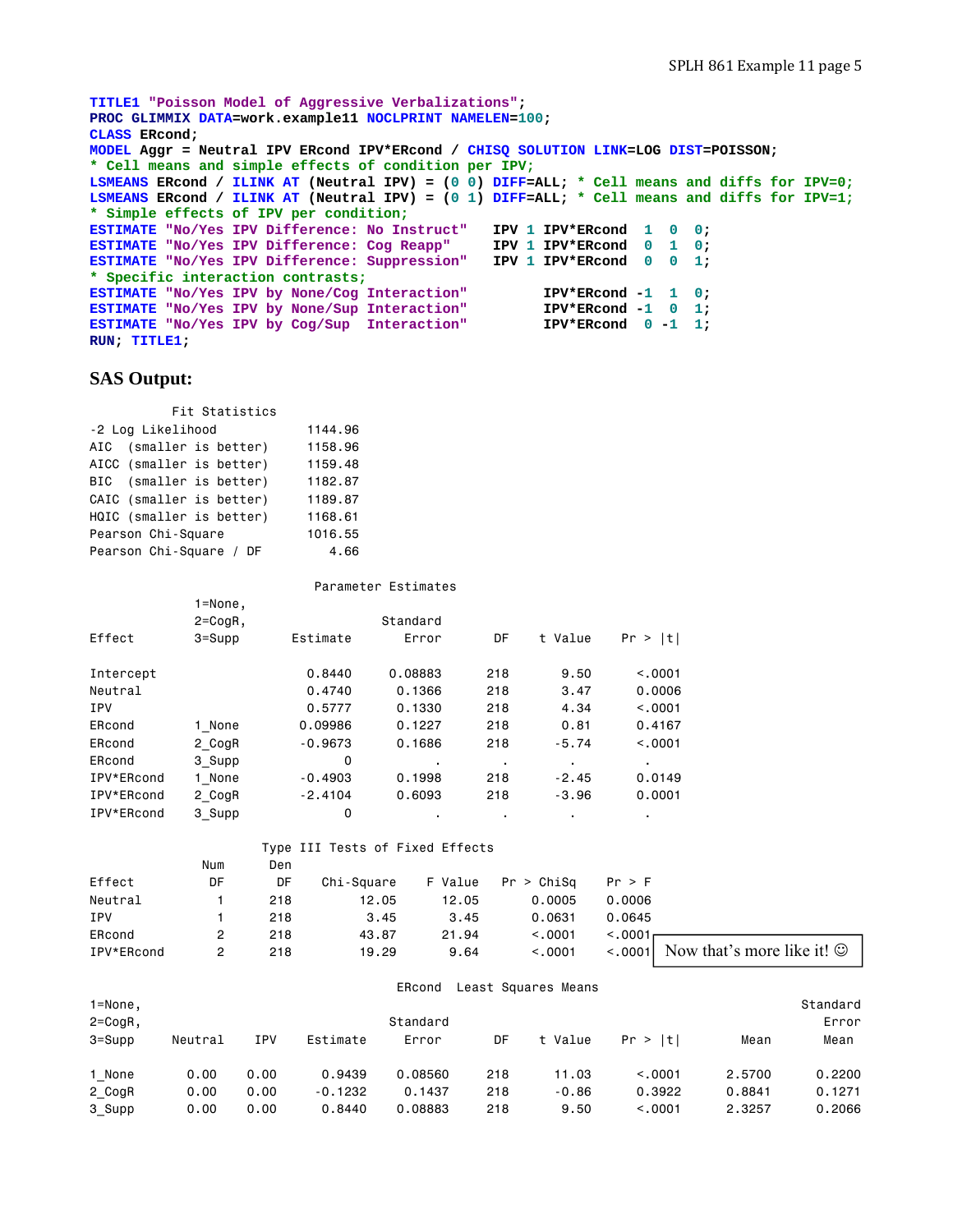| 1 None | 0.00 | .00             | .0313     | 0.1283  | 218 | 8.04    | 0001 :  | 2,8047 | 0.3598  |
|--------|------|-----------------|-----------|---------|-----|---------|---------|--------|---------|
| 2_CogR | 0.00 | $^{\circ}$ . 00 | $-1.9560$ | 0.5777  | 218 | $-3.39$ | 0,0008  | 0.1414 | 0.08170 |
| 3_Supp | 0.00 | .00             | .4217     | 0.09998 | 218 | 14.22   | < 0.001 | 4.1442 | 0.4143  |

|              |                                  |                                    |            |           | Differences of ERcond Least Squares Means |         |         |          |
|--------------|----------------------------------|------------------------------------|------------|-----------|-------------------------------------------|---------|---------|----------|
| $1 = None,$  | $1 = None,$                      |                                    |            |           |                                           |         |         |          |
| $2 = CogR$ , | $2 = CogR$ ,                     |                                    |            |           | Standard                                  |         |         |          |
| $3 = Supp$   | $3 = Supp$                       | Neutral                            | <b>IPV</b> | Estimate  | Error                                     | DF      | t Value | Pr >  t  |
| 1 None       | 2 CogR                           | 0.00                               | 0.00       | 1.0671    | 0.1654                                    | 218     | 6.45    | < 0.0001 |
| 1 None       | 3_Supp                           | 0.00                               | 0.00       | 0.09986   | 0.1227                                    | 218     | 0.81    | 0.4167   |
| 2 CogR       | 3 Supp                           | 0.00                               | 0.00       | $-0.9673$ | 0.1686                                    | 218     | $-5.74$ | < 0.001  |
| 1 None       | 2 CogR                           | 0.00                               | 1.00       | 2,9873    | 0.5908                                    | 218     | 5.06    | < .0001  |
| 1 None       | 3 Supp                           | 0.00                               | 1.00       | $-0.3904$ | 0.1581                                    | 218     | $-2.47$ | 0.0143   |
| 2 CogR       | 3 Supp                           | 0.00                               | 1.00       | $-3.3777$ | 0.5854                                    | 218     | $-5.77$ | < 0.001  |
|              |                                  |                                    | Estimates  |           |                                           |         |         |          |
|              |                                  |                                    |            | Standard  |                                           |         |         |          |
| Label        |                                  |                                    | Estimate   | Error     | DF                                        | t Value | Pr >  t |          |
|              |                                  | No/Yes IPV Difference: No Instruct | 0.08739    | 0.1505    | 218                                       | 0.58    | 0.5621  |          |
|              | No/Yes IPV Difference: Cog Reapp |                                    | $-1.8328$  | 0.5948    | 218                                       | $-3.08$ | 0.0023  |          |
|              |                                  | No/Yes IPV Difference: Suppression | 0.5777     | 0.1330    | 218                                       | 4.34    | < 0.001 |          |
|              |                                  | No/Yes IPV by None/Cog Interaction | $-1.9202$  | 0.6135    | 218                                       | $-3.13$ | 0.0020  |          |
|              |                                  | No/Yes IPV by None/Sup Interaction | 0.4903     | 0.1998    | 218                                       | 2.45    | 0.0149  |          |
|              | No/Yes IPV by Cog/Sup            | Interaction                        | 2.4104     | 0.6093    | 218                                       | 3.96    | 0.0001  |          |

# **\_\_\_\_\_\_\_\_\_\_\_\_\_\_\_\_\_\_\_\_\_\_\_\_\_\_\_\_\_\_\_\_\_\_\_\_\_\_\_\_\_\_\_\_\_\_\_\_\_\_\_\_\_\_\_\_\_\_\_\_\_\_\_\_\_\_\_\_\_\_\_\_\_\_\_\_\_\_\_\_\_\_**

**Model Predicting Aggressive Verbalizations using Negative Binomial Distribution and Log Link** 

 $Log[E(Aggr_i)] = \beta_0 + \beta_1 Neutral_i + \beta_2 IPV_i + \beta_3 NoneVsCog_i + \beta_4 NoneVsSupp_i$  $+ \beta_5 IPV_i * NoneVsCog_i + \beta_6 IPV_i * NoneVsSupp_i + e_i$ 

```
display as result "Negative Binomial Model of Aggressive Verbalizations Outcome"
menbreg aggr c.neutral c.ipv##ib(last).ercond , 
estat ic, n(225), 
* Cell means in log count (model version) and simple effects of condition per IPV 
margins i.ercond, at(c.neutral=0 c.ipv=0) predict(xb) // cell means for IPV=0
margins i.ercond, at(c.neutral=0 c.ipv=0) predict(xb) pwcompare(pveffects) // mean diffs
margins i.ercond, at(c.neutral=0 c.ipv=1) predict(xb) // cell means for IPV=1
margins i.ercond, at(c.neutral=0 c.ipv=1) predict(xb) pwcompare(pveffects) // mean diffs
* Cell means in predicted count 
margins i.ercond, at(c.neutral=0 c.ipv=0) // cell means for IPV=0 
margins i.ercond, at(c.neutral=0 c.ipv=1) // cell means for IPV=1 
* Simple effects of IPV per condition (in log count) 
lincom c.ipv + c.ipv#i1.ercond // No/Yes IPV Difference: No Instruction
lincom c.ipv + c.ipv#i2.ercond // No/Yes IPV Difference: Cognitive Reappraisal
lincom c.ipv + c.ipv#i3.ercond // No/Yes IPV Difference: Suppression
* Specific interaction contrasts (in log count) 
contrast c.ipv#i.ercond, // multivariate test of interaction
contrast {c.ipv#i.ercond -1 1 0}, pveffects // No/Yes IPV by None/Cog Interaction
contrast {c.ipv#i.ercond -1 0 1}, pveffects // No/Yes IPV by None/Sup Interaction 
contrast {c.ipv#i.ercond 0 -1 1}, pveffects // No/Yes IPV by Cog/Sup Interaction
```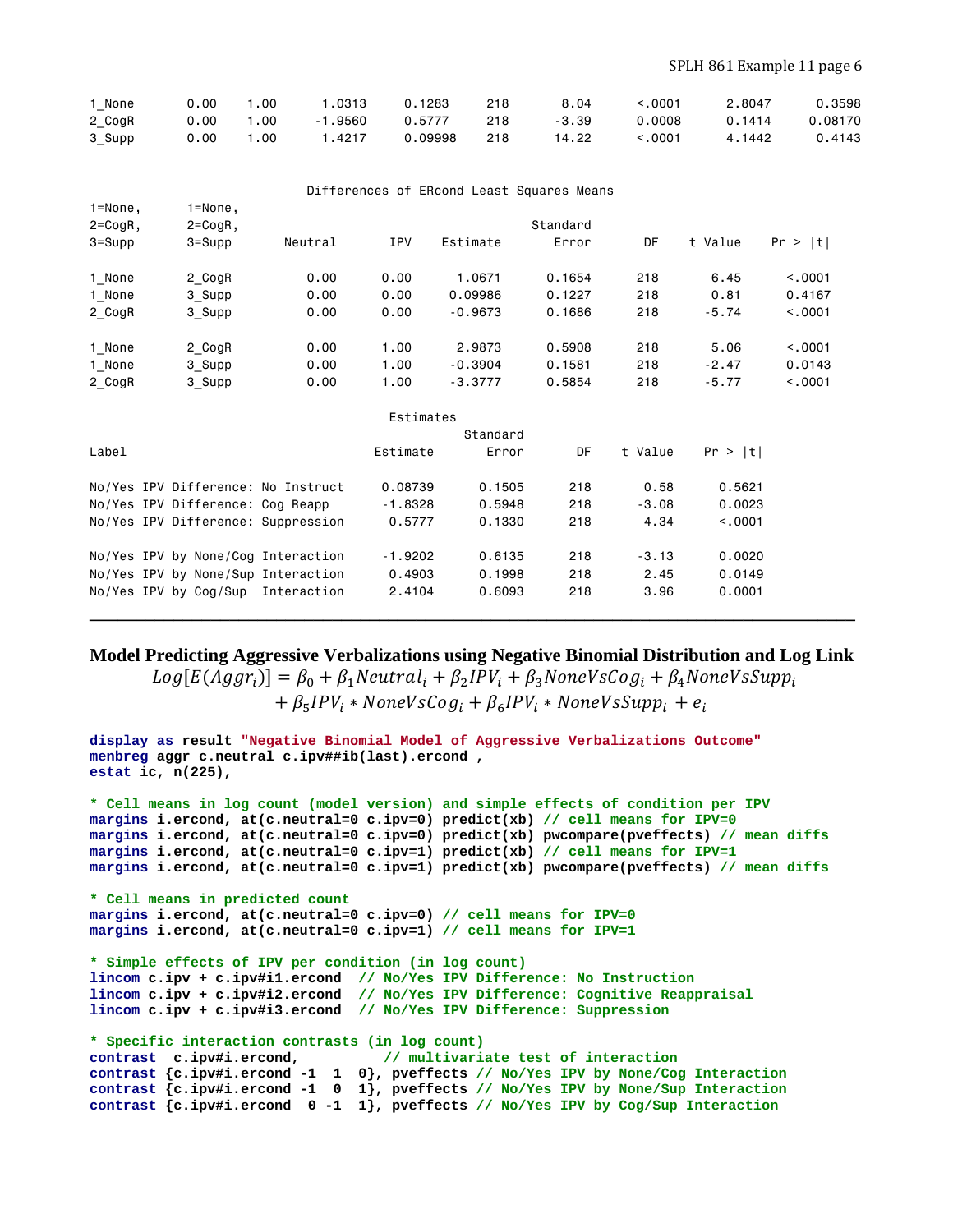```
TITLE1 "Negative Binomial Model of Aggressive Verbalizations"; 
PROC GLIMMIX DATA=work.example11 NOCLPRINT NAMELEN=100; 
CLASS ERcond; 
MODEL Aggr = Neutral IPV ERcond IPV*ERcond / CHISQ SOLUTION LINK=LOG DIST=NEGBIN; 
* Cell means and simple effects of condition per IPV;
LSMEANS ERcond / ILINK AT (Neutral IPV) = (0 0) DIFF=ALL; * Cell means and diffs for IPV=0;
LSMEANS ERcond / ILINK AT (Neutral IPV) = (0 1) DIFF=ALL; * Cell means and diffs for IPV=1;
* Simple effects of IPV per condition;
ESTIMATE "No/Yes IPV Difference: No Instruct" IPV 1 IPV*ERcond 1 0 0; 
ESTIMATE "No/Yes IPV Difference: Cog Reapp" IPV 1 IPV*ERcond 0 1 0; 
ESTIMATE "No/Yes IPV Difference: Suppression" IPV 1 IPV*ERcond 0 0 1;
* Specific interaction contrasts;
ESTIMATE "No/Yes IPV by None/Cog Interaction"  IPV*ERcond -1 1 0;<br>
<b>ESTIMATE "No/Yes IPV by None/Sup Interaction"  IPV*ERcond -1 0 1;
ESTIMATE "No/Yes IPV by None/Sup Interaction"
ESTIMATE "No/Yes IPV by Cog/Sup Interaction" IPV*ERcond 0 -1 1;
RUN; TITLE1;
```
# **SAS Output:**

| Fit Statistics             |        |                                                                   |
|----------------------------|--------|-------------------------------------------------------------------|
| -2 Log Likelihood          | 817.95 | Poisson model $-2LL = 1144.96$                                    |
| (smaller is better)<br>AIC | 833.95 |                                                                   |
| AICC (smaller is better)   | 834.61 |                                                                   |
| (smaller is better)<br>BIC | 861,28 | $-2\Delta LL(df=1) = 1146.96 - 817.95 = 329.01, p = 1.57911E-73$  |
| CAIC (smaller is better)   | 869,28 |                                                                   |
| HQIC (smaller is better)   | 844.98 | So the model fits significantly better from adding a "dispersion" |
| Pearson Chi-Square         | 247.87 | (scale) parameter that allows the variance to exceed the mean.    |
| Pearson Chi-Square / DF    | 1.14   |                                                                   |
|                            |        |                                                                   |

| Parameter Estimates |              |                  |                                 |                |            |          |  |  |  |  |
|---------------------|--------------|------------------|---------------------------------|----------------|------------|----------|--|--|--|--|
|                     | 1=None,      |                  |                                 |                |            |          |  |  |  |  |
|                     | $2 = CogR$ , |                  | Standard                        |                |            |          |  |  |  |  |
| Effect              | $3 =$ Supp   | Estimate         | Error                           | DF             | t Value    | Pr >  t  |  |  |  |  |
| Intercept           |              | 0.8512           | 0.1927                          | 218            | 4.42       | < 0.0001 |  |  |  |  |
| Neutral             |              | 0.4493           | 0.3634                          | 218            | 1.24       | 0.2177   |  |  |  |  |
| <b>IPV</b>          |              | 0.5671           | 0.3391                          | 218            | 1.67       | 0.0959   |  |  |  |  |
| ERcond              | 1 None       | 0.07835          | 0.2760                          | 218            | 0.28       | 0.7768   |  |  |  |  |
| ERcond              | 2 CogR       | $-0.9583$        | 0.2963                          | 218            | $-3.23$    | 0.0014   |  |  |  |  |
| ERcond              | 3 Supp       | 0                |                                 | $\blacksquare$ | ٠          |          |  |  |  |  |
| IPV*ERcond          | 1 None       | $-0.4379$        | 0.4941                          | 218            | $-0.89$    | 0.3765   |  |  |  |  |
| IPV*ERcond          | 2 CogR       | $-2.4299$        | 0.7596                          | 218            | $-3.20$    | 0.0016   |  |  |  |  |
| IPV*ERcond          | 3 Supp       | 0                |                                 | ٠.             |            |          |  |  |  |  |
| Scale               |              | 1.5789           | 0.2408                          | $\blacksquare$ |            |          |  |  |  |  |
|                     |              |                  | Type III Tests of Fixed Effects |                |            |          |  |  |  |  |
|                     | Num<br>Den   |                  |                                 |                |            |          |  |  |  |  |
| Effect              | DF           | DF<br>Chi-Square | F Value                         |                | Pr > Chisq | Pr > F   |  |  |  |  |
| Neutral             | 1<br>218     |                  | 1.53<br>1.53                    |                | 0.2164     | 0.2177   |  |  |  |  |

IPV 1 218 1.91 1.91 0.1668 0.1682 ERcond 2 218 14.53 7.26 0.0007 0.0009 IPV\*ERcond 2 218 10.24 5.12 0.0060 0.0067

In STATA the scale factor is given as log(scale) instead, but it's the same idea of "dispersion" needed.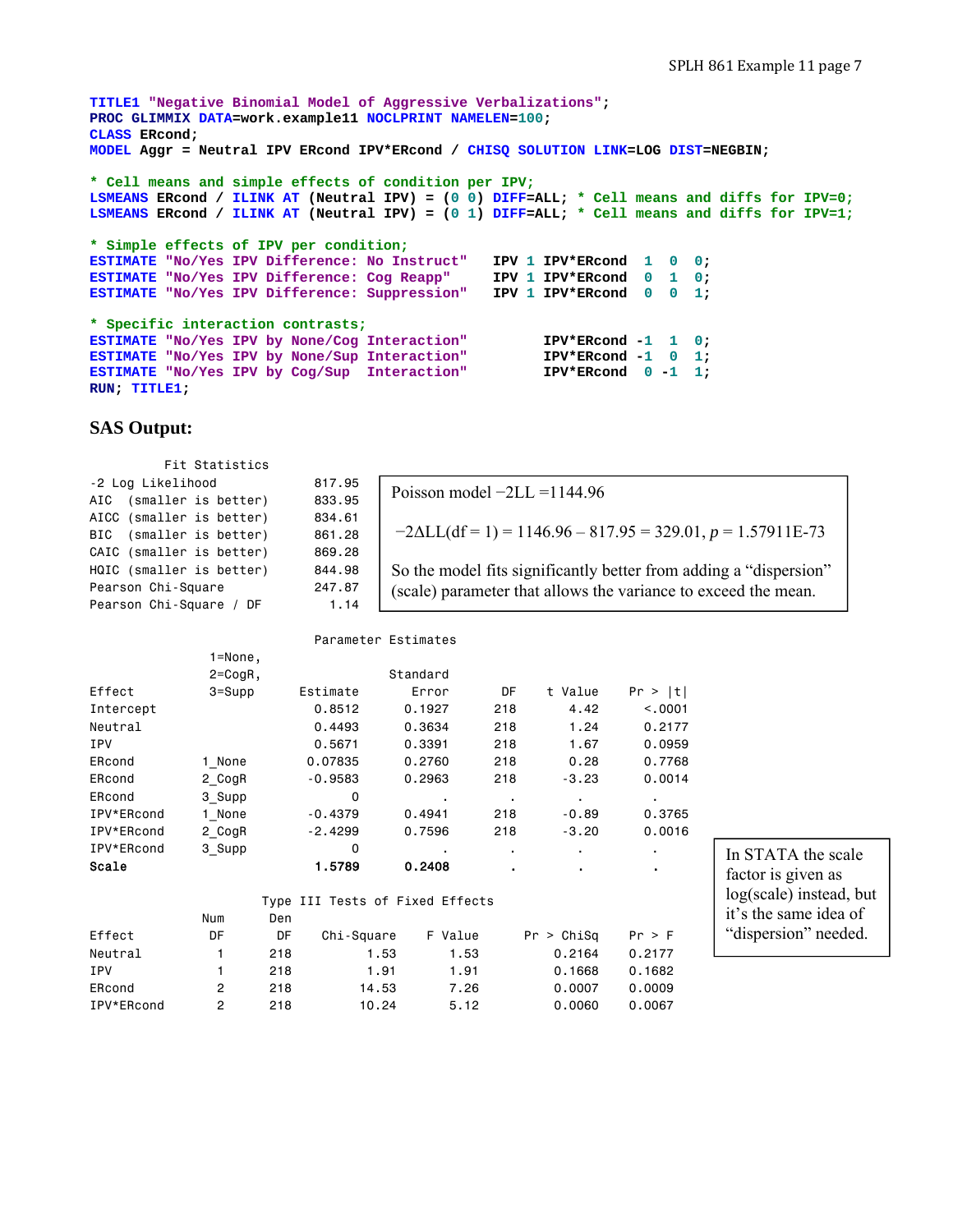|                             | ERconds Least Squares Means |            |           |          |     |         |         |        |                   |  |  |  |
|-----------------------------|-----------------------------|------------|-----------|----------|-----|---------|---------|--------|-------------------|--|--|--|
| $1 = None,$<br>$2 = CogR$ , |                             |            |           | Standard |     |         |         |        | Standard<br>Error |  |  |  |
| $3 = Supp$                  | Neutral                     | <b>IPV</b> | Estimate  | Error    | DF  | t Value | Pr >  t | Mean   | Mean              |  |  |  |
| 1 None                      | 0.00                        | 0.00       | 0.9296    | 0.1983   | 218 | 4.69    | < 0.001 | 2.5334 | 0.5024            |  |  |  |
| 2 CogR                      | 0.00                        | 0.00       | $-0.1071$ | 0.2254   | 218 | $-0.47$ | 0.6353  | 0.8985 | 0.2025            |  |  |  |
| 3 Supp                      | 0.00                        | 0.00       | 0.8512    | 0.1927   | 218 | 4.42    | < 0.001 | 2.3425 | 0.4514            |  |  |  |
| 1 None                      | 0.00                        | 1.00       | 1.0588    | 0.3043   | 218 | 3.48    | 0.0006  | 2.8829 | 0.8772            |  |  |  |
| 2_CogR                      | 0.00                        | 1.00       | $-1.9699$ | 0.6469   | 218 | $-3.05$ | 0.0026  | 0.1395 | 0.09022           |  |  |  |
| 3 Supp                      | 0.00                        | 1.00       | 1.4183    | 0.2796   | 218 | 5.07    | < 0.001 | 4.1301 | 1.1547            |  |  |  |

# Differences of ERcond Least Squares Means<br>(1=None. (1=None.

| $(1 = None,$          | $(1 = None,$ |                                              |            |           |          |     |         |         |
|-----------------------|--------------|----------------------------------------------|------------|-----------|----------|-----|---------|---------|
| $2 = CogR$ ,          | $2 = CogR$ , |                                              |            |           | Standard |     |         |         |
| $3 = Supp$ )          | $3 = Supp$ ) | Neutral                                      | <b>IPV</b> | Estimate  | Error    | DF  | t Value | Pr >  t |
| 1 None                | 2 CogR       | 0.00                                         | 0.00       | 1,0366    | 0.2966   | 218 | 3.49    | 0.0006  |
| 1 None                | 3 Supp       | 0.00                                         | 0.00       | 0.07835   | 0.2760   | 218 | 0.28    | 0.7768  |
| 2 CogR                | 3 Supp       | 0.00                                         | 0.00       | $-0.9583$ | 0.2963   | 218 | $-3.23$ | 0.0014  |
| 1 None                | 2 CogR       | 0.00                                         | 1.00       | 3.0286    | 0.7113   | 218 | 4.26    | < .0001 |
| 1 None                | 3 Supp       | 0.00                                         | 1.00       | $-0.3595$ | 0.4082   | 218 | $-0.88$ | 0.3794  |
| 2 CogR                | 3_Supp       | 0.00                                         | 1.00       | $-3.3882$ | 0.6998   | 218 | $-4.84$ | < .0001 |
|                       |              |                                              |            | Estimates |          |     |         |         |
|                       |              |                                              |            |           | Standard |     |         |         |
| Label                 |              |                                              |            | Estimate  | Error    | DF  | t Value | Pr >  t |
|                       |              | No/Yes IPV Difference: No Instruction        |            | 0.1292    | 0.3578   | 218 | 0.36    | 0.7184  |
|                       |              | No/Yes IPV Difference: Cognitive Reappraisal |            | $-1.8628$ | 0.6830   | 218 | $-2.73$ | 0.0069  |
|                       |              | No/Yes IPV Difference: Suppression           |            | 0.5671    | 0.3391   | 218 | 1.67    | 0.0959  |
|                       |              | No/Yes IPV by None/Cog Interaction           |            | $-1.9920$ | 0.7716   | 218 | $-2.58$ | 0.0105  |
|                       |              | No/Yes IPV by None/Sup Interaction           |            | 0.4379    | 0.4941   | 218 | 0.89    | 0.3765  |
| No/Yes IPV by Cog/Sup |              | Interaction                                  |            | 2.4299    | 0.7596   | 218 | 3.20    | 0.0016  |